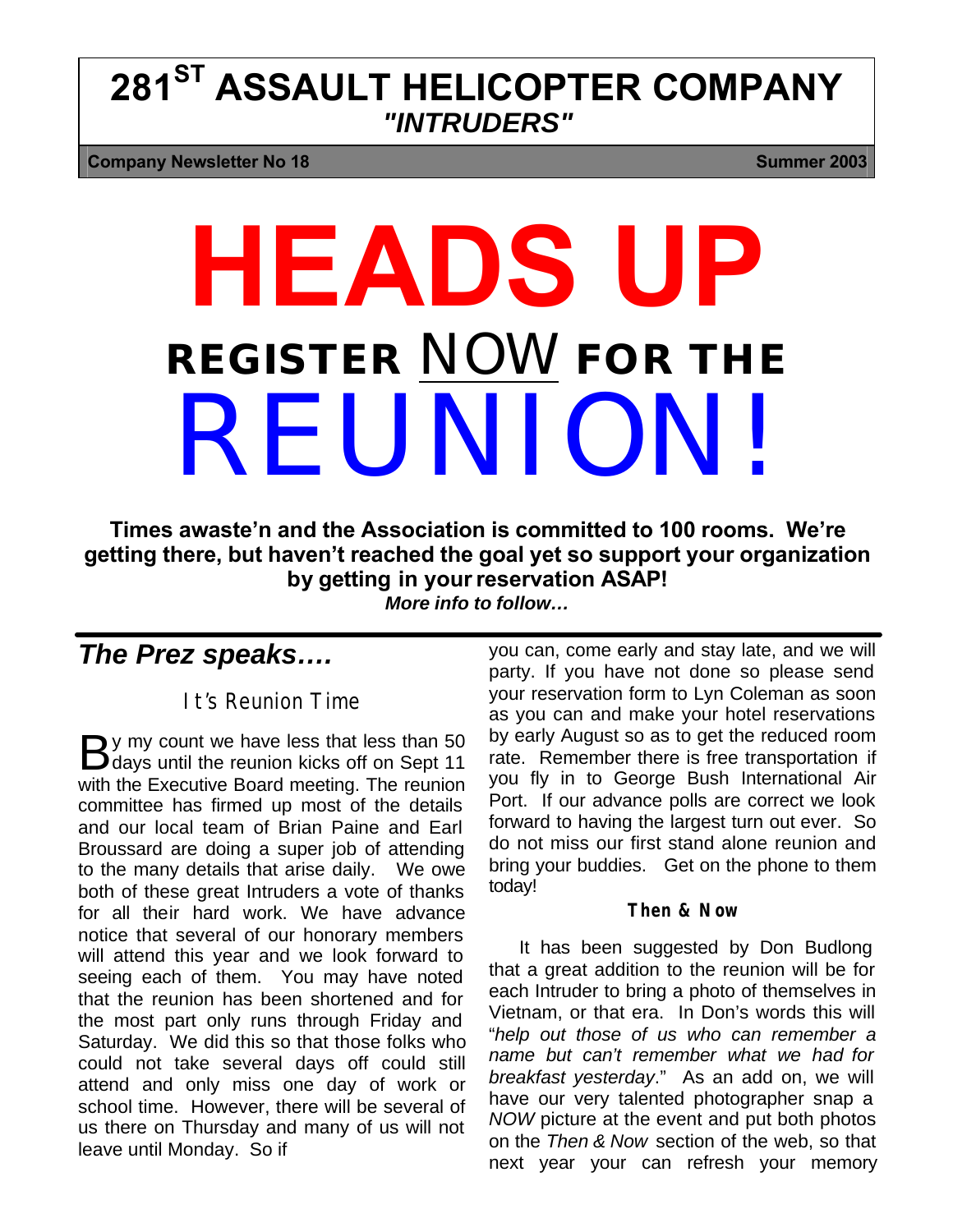before the reunion. So please bring your individual photos and your photo album if you have one. We have several individuals on the site now so you can visit it prior to the reunion for some of your buddies. Thanks, Don

#### **New Officers**

Please complete and send your ballots back to Gary Stagman. This is our first shot at the "one member-one ballot mail in" voting process that you voted for. Gary will send out his packets in a few days and we need your votes. If your dues are not up to date please include your check with your ballot so that it will count. We have a strong slate of officers but we still need your help in growing the association.

#### **Web Site**

We continue to make improvements in the site but have been slowed down a bit by the bad weather in Tennessee and reunion work. However, you can look forward to some major improvements in the site in the near future. We are extremely pleased to have Dr. Karen Forcht, PhD, as a member of the Communication Committee. Karen is a professor of Business communications at James Madison University and long time supporter of the association.

#### **Tradition**

It is an honor to tell you that two of our Bandit families are carrying on the great military tradition through their daughters, who are attending the academies. Our congratulations go out to: Cadet Sara McNeil, daughter of Ken and Lori McNeil, Sarah entered this year's class at West Point. Ken was a 67-68 era Bandit Gunner.

Tina Smith, daughter of Ken and Carol Smith. Tina entered the USAF Academy this year. Ken was a Bandit pilot of the 67-68 era.

> **"See you in Houston"**  Jack Mayhew President

**†** Lt Col Charles "Bruiser" Allen **†** Commander B-52 Project Delta 1967-68 *71 years of age passed away on Thursday, 24 April 2003* **†**

# *A word from the VP….*

OK Intruders, the time has now arrived to get on the stick and send in your get on the stick and send in your application for the 2003 Reunion. We are within 60 days of event and we need to firm up who will be attending and finalize our plans with the hotel. Applications have been trickling in and we need to speed things up. There is an application attached to this newsletter, so take the time to fill it out and send it in today, and don't forget to include your wife, friend or significant other.

This is the time of the year we get together to renew old friendships, make new ones, reminisce, tell war stories and other lies and generally have a good time in addition to holding our annual business meeting. It will be held from 11 to 14 September, at the Wyndham Greenpoint Hotel in Houston, Texas. The hotel is located on the north side of Houston near the intersection of Interstate 45 and Sam Houston Parkway at 12400 Greenspoint Drive. It is close to George Bush Intercontinental Airport and the hotel will provide free shuttle service from the airport to the hotel. Reservations can be made by calling the Wyndham Reservation Center at 1- 800-WYNDHAM or at www.wyndham.com and identifying yourself as a member of the 281<sup>st</sup> AHC Association. The rates for a standard room are \$79.00 per night single or double and \$89.00 for triple or quad. King Suites are available at \$89.00 single or double and \$99.00 for triple or quad. For those of you with RV's, campers, etc. the hotel will allow you to park them on site.

The Advance Party will arrive on Thursday, 9/11. This will consist of the Executive Board (EB), selected members of the Reunion Committee and anyone else who wants to get started early. There will be a meeting of the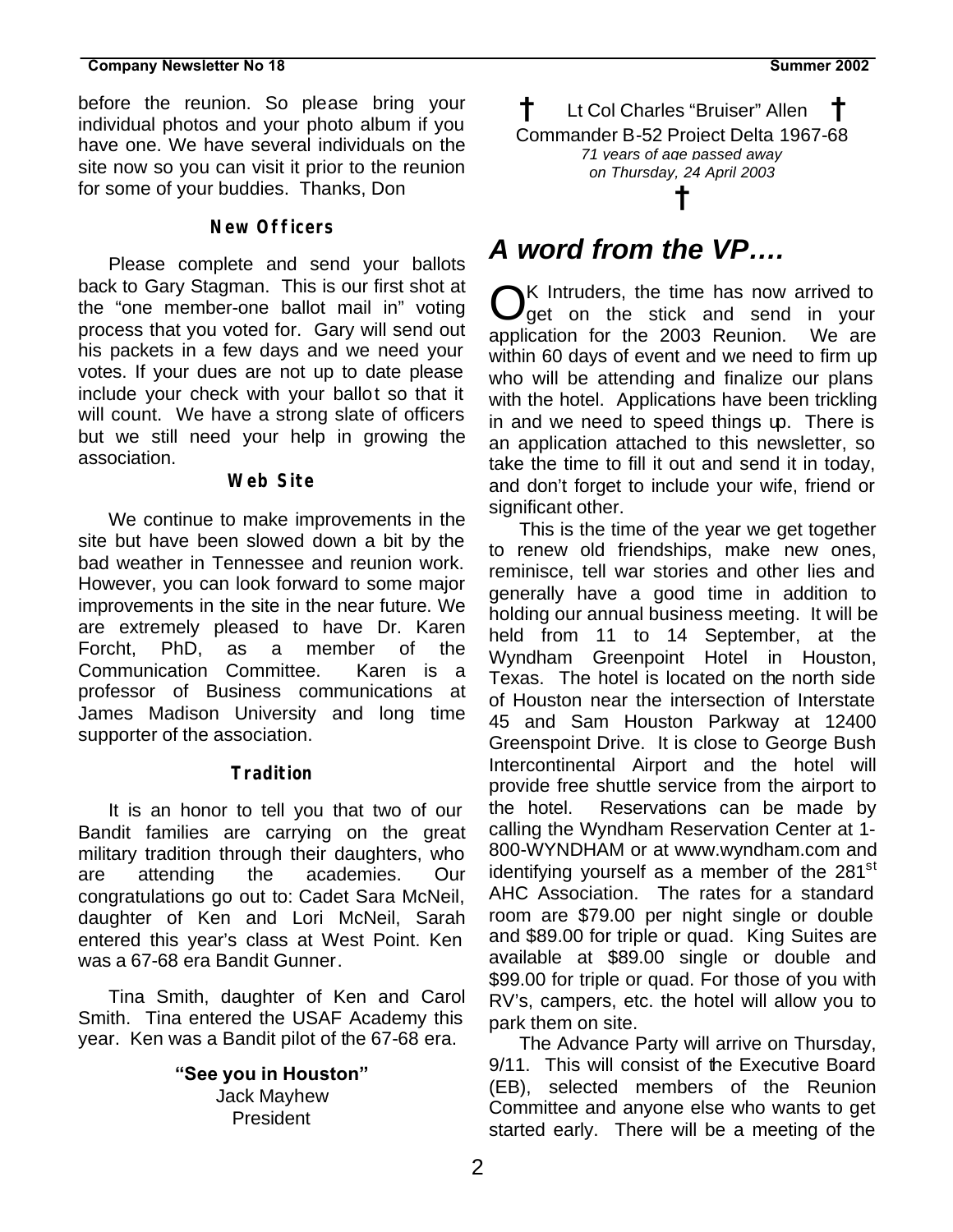EB that evening at 1900. Friday is arrival and registration day. There will be time for golf that afternoon for anyone who would like to participate, provided someone will step up and take charge of setting up the golf. I f you are interested, please contact me. There will be a Welcome Get Together in the main lobby from 1700-1900. Dinner will be on your own with old friends.

Saturday we will have the Annual Meeting from 0900 to 1100 followed by lunch from 1200-1400. The Remembrance Observance will be from 1530 to 1630. There will be a Reception at 1830 followed by the Deep in the Heart of Texas buffet dinner at 1930. This consists of Smoked Prime Rib, BBQ Pork Spare Ribs and Roasted Chicken, Corn on the Cob, Ranch Style Beans, salad, dessert and coffee or tea. After Dinner we will have our Awards Ceremony. The room will be available for informal get togethers until 2400. After that you can use the Lobby bar for socializing. Sunday will be departure day.

If you fly into Bush IAP the hotel will provide free shuttle service. If you fly into Hobby IAP you will have to rent a car, pay for a cab (about \$65.00) or take the free shuttle to Bush IAP and then the free shuttle to the hotel. There is plenty of on-site parking for those who drive their own vehicle. There are two restaurants in the hotel and several more within easy walking distance. There is also extensive shopping in the vicinity. There is lots of space in the lobby for informal meetings and BS Sessions. In addition to the main meeting room we have another room for registration, memorabilia sales and informal get-togethers. We may also have some vendors there. Our on-site coordinators are investigating the possibility of getting busses/vans for shopping and other tours on Friday and for the Ladies on Saturday morning.

We are still looking for help and if you would like to be a part of helping your fellow Intruders then let me know at 727-786-8105 or on the web at bhi2@ix.netcom.com

The Registration Form is in the current Newsletter and on the web site. We think that we have selected an outstanding venue for the 2003 Reunion and that it will be the most exciting Reunion yet. If you can think of anything else that we can to make it more enjoyable let me know! I am always open to suggestions. REGISTER NOW AND I WILL SEE YOU IN HOUSTON.

Lynn Coleman Vice President and Reunion Chairman

# *Membership Maaaaaannn…*

n the searching there have been many more In the searching there have been many more<br>found and many of them are extremely awed<br>in that corresponsing till out there and cance to in that someone is still out there and cares to look for them… So the thanks go out to the ones that pass information on to me, for checking them out and when it pans out they tend to make me look good….

Membership is slowly growing and the finding of fellow Intruders is growing. The need for old orders that may be stuffed in a box or suitcase in the attic, are still needed just for the wonderful information they contain. As a good example, Don Budlong sent me some orders he had, as it ended up, we have found the three members that went to Vietnam together and made up the 1968 Engine Shop. So now Don Budlong, Mike Price and Jody Joiner have been reunited!!!!

I feel that this is one of the things that make it, **"What this is all about"** !!!!!!

If you are a current member please take a moment and recruit a new member today. This is your organization without regard to rank or duty position in the units. It is simply former members of the greatest unit in the world getting together to renew old friendships and develop new ones.

#### **At the present time the current membership is at "266" !!!!!! Great job fellow "INTRUDERS" thank you for your continuing support, without which "WE" would not be where "WE" are!! We are all "Intruders".**

Another subject is **DUES !!** Dues have been coming in pretty **SLOW** in the past month, but still are many more out there that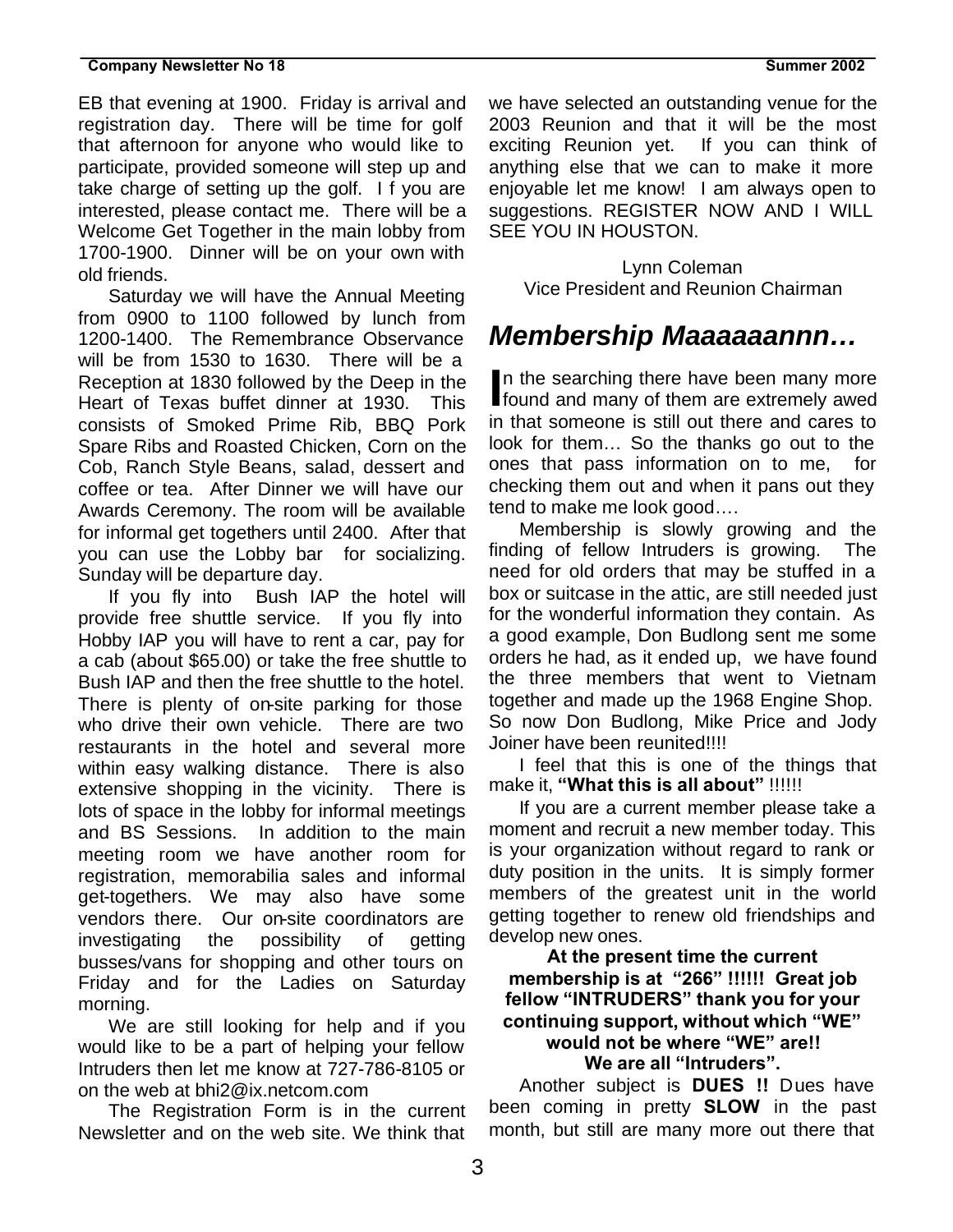need to be sent in. Being a member-in-goodstanding, means that you can participate in membership meetings and voting procedures. Voting information will be under the Heading of JM@L.

> Gary Stagman Chairman, Membership Committee

# *The Junior Member@Large*

*(guess who!)*

n order to vote in this year's election, you be a member-in-good-standing, meaning that your dues must be paid and up to date. This includes nominations and appointments. **I** must

This year's election will be conducted in accordance with the By-Laws, Article V, Sections 1 thru 7.

#### **The following will be voted upon during this years voting process:**

- 1. Election of the Vice President
- 2. Proposed Amendment to By-Laws.

#### **The election/voting schedule is as follows:**

- 1. Nominations closed 14 Jun 03 (90 days).
- 2. 2003 Membership Election Ballots mailed on the  $14<sup>th</sup>$  of July 2003.
- 3. Ballots are to be postmarked NLT 14 Aug 2003 in order to be counted. (30 days)

Should a position to be filled be uncontested, the individual who declared for or was nominated for the position shall be considered to be elected by acclamation.

As the above described election procedure will be available to all members, regardless of their location, there will be no provision for proxy voting. Accordingly there will be no provision for an election of officers during the General Membership Meeting.

> Gary Stagman Junior Member@Large

# *Our Senior Member@Large*

My fellow Intruders,

he Reunion 2003 in Houston is nearing and my term as Senior member is ending. The Reunion 2003 in Houston is nearing<br>and my term as Senior member is ending.<br>It has been a great pleasure to work with your EB this past year. Let me specifically thank JM, Gary, BP, Lynn, Bob, Fred, Jeff and Norm. Believe me when I say, these guys put in alot of precious time, effort and cash on behalf of the Association and its members.

A few thoughts on the Association if I may. First of all, we certainly need to have a broader group of active members and especially from the "enlisted" ranks. Gary really has shouldered the load for us, non officer types. Please consider participating more and consider running for the EB in next years elections. A rumor has it that JM may even consider, unilaterally, re-instituting the "draft."

A thought on the "annual" reunion. A lot of effort, especially by Lynn Coleman and Brian Paine, has gone into this years "stand alone" reunion. I implore the membership to make those reservations "asap". If for any reason, you have decided not to attend this year...please take a moment to reassess that decision. The 2003 reunion is

of particular importance to the Association; your attendance and in person thoughts, will go a long way on deciding the "how, when and where" of future reunion efforts. Perhaps we should consider getting together every two years with smaller, regional get togethers in between. Just a thought…

Well, I have had my say and hope to see each and every one of you, soon and in good health in Sept.

> Jack Interstein Senior Member@Large

*REGISTER NOW! FOR THE 2003 281st AHC REUNION* IN HOUSTON, TX SEPT. 11-13, 2003 SEE YOUR ASSOCIATION WEB SITE FOR DETAILS AND BREAKING NEWS http://www.281stahc -ass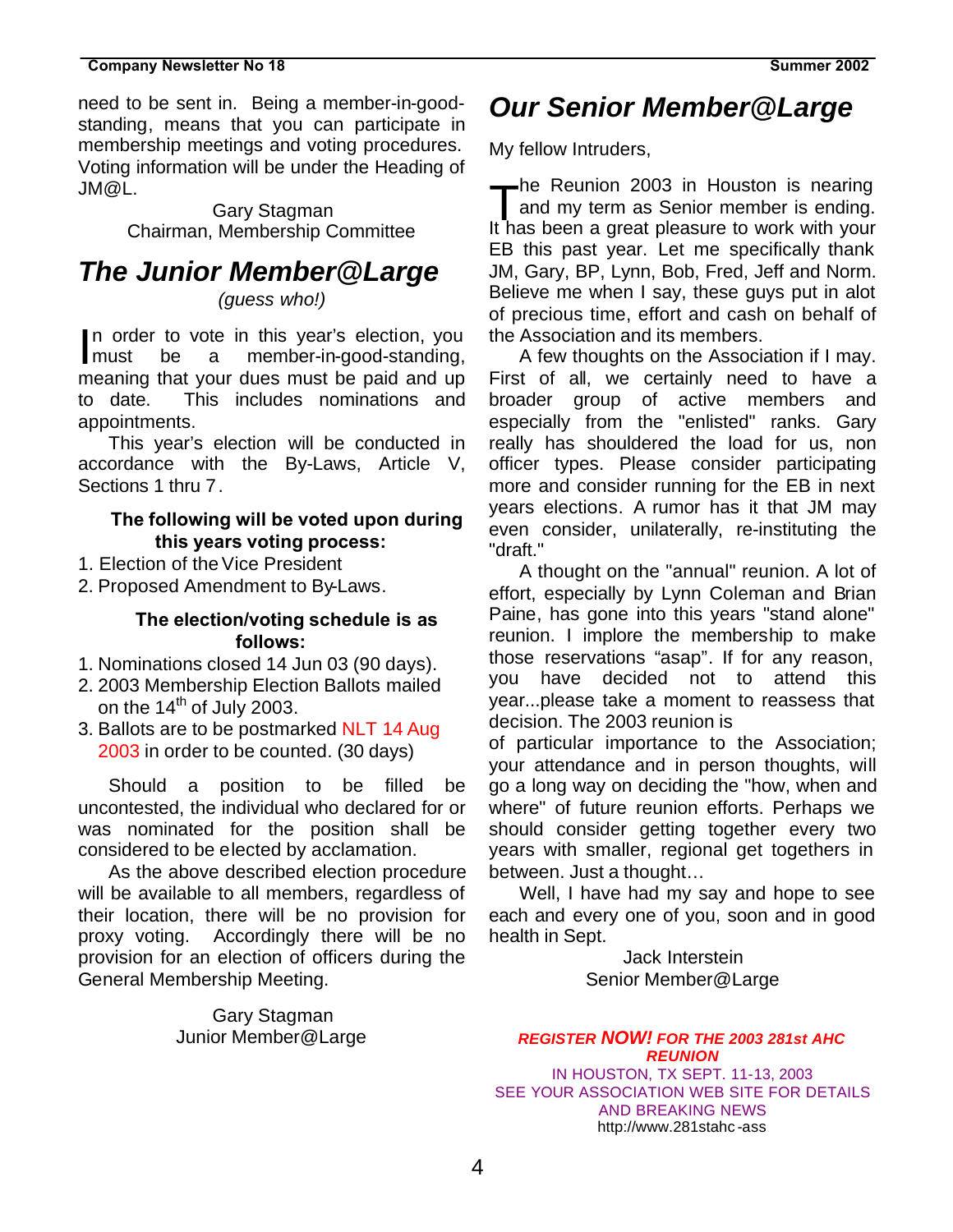#### **NOTES AND COMMENTS**

#### *(Tributes to Bruiser)*

Flight, as you may know, Chuck "Bruiser" Allen has passed away after a long fight with diabetes and other health problems. For those of us who were fortunate to know him and serve with him he was truly a giant of a man in all respects. I personally had the honor of flying with him in the 281st/Delta C&C for a big part of my tour with the 281st and I can say, without reservation, that no man in Delta was ever held in higher esteem than Bruiser. He let us do our job and was always there with the support we needed when things got tough. I often watched the reaction of the young pilots and crew members when he came out of the TOC to go on a mission and it was as if a superhuman had entered our area. In my last conversation with him we were reminiscing about some of the Delta missions and the 281st & Delta guys that we served with and when I brought up the names of Moberg and Mentzer he reminded me that he was still capable of kicking a few of our backsides, and I never doubted him.

If I were to offer up advice to God as to how to use Chuck in heaven, I would simply tell him to give him some sandbags, a few workers and some recon guys and he, God, would never again be surprised by anything new going on in the world. Yesterday I contacted Jim Morris to tell him of our loss and Jim wrote and sent me his recollections of Chuck, which I now pass on to you. For those of you that were there in 67/68 Jim joined us and flew with us for a few days when he was serving as the 5th Group PIO. I think that the the subsequent event in which he was wounded and describes below, was the same event in which we lost McCoig when he and Robin were shot down.

Fly your flag at half mast for we have lost a leader, a friend and a true patriot. - Jack Mayhew

#### **A GIANT OF A MAN**

It's been a rough year for old heroes. So far I have lost Ed Thomas, my old team sergeant, and Command Sergeant Major Bill Edge, who was probably the smartest man I met in the army, and a true legend in his own time. He was skydiving until six weeks before his death at 72.

But Chuck Allen's death hit me hard, harder than I'd expected. Because I never thought of him as just a man, more as a force of nature, somewhere between a Texas tornado and a Miami hurricane. Maybe it hit me so hard because I knew him when I was just a kid, a 22-year-old straightleg second lieutenant at Ft. Dix NJ. When I met him I was running a rifle range at a basic training center, and he was commanding what was known as Faculty Company, to which all the post level instructors were assigned. He must have had fifty second lieutenants in his company, but he checked our classes and made all of us feel like he cared.

Later, when I joined Special Forces on Okinawa, as a first lieutenant, Chuck was already there, a senior captain. He was a captain for ten years, due to a predisposition toward candor, a virtue little appreciated in the military.

Well, maybe it went a bit past candor. As a junior captain Chuck had cold cocked the chief of staff of the 101st Airborne Division in the commanding general's office. The 101st wanted him to play football, and that wasn't what he was in the army for. They couldn't order him to, but made it clear that refusing was not a wise career move. Finally, without being dismissed, he saluted, and started to leave. The chief of staff put his hand on Chuck's chest, saying, just a minute, captain. Bad mistake!

Chuck was an anomaly in the army. For one thing he was a draftee. He was playing semi-pro football after high school when the FBI caught up with him. He wasn't trying to avoid the draft, he just hadn't gotten his mail for several weeks, and missed his induction notice.

Nonetheless, he took to the army, went to OCS, jump school, ranger school, and on to special operations in Korea, where he hunted guerrillas behind the lines. He was already a hero when I met him. He was also one of the biggest men I ever met, and without question the strongest. He was built like Arnold Swartzenegger with a bushel basket under his belt. But he could outrun me the best day I ever saw.

When he was a senior captain, and I a junior one, we took A-teams through pre-deployment training and mock fought each other in the mountains of Northern Okinawa. His team creamed mine, just creamed us.

hen, on my last tour, and his, in Vietnam, he commanded Project Delta, and I was the Public Information Officer. That was when the very existence of Special Forces was threatened by powerful enemies in the Pentagon. Public opinion kept us alive. I published a monthly 32-page magazine that existed primarily so one man could see it, L. Mendel Rivers, Chairman of the House Armed Services Committee.

Chuck, who was a major then, wanted some good publicity for Delta, and invited me to go along on one of their operations. Delta was an amazing organization, then and now. Its core was a Special Forces B Detachment, which Chuck commanded. A normal B controls several A-teams, which control, usually, a battalion of guerrillas. Chuck's B-team (B-52) controlled the Delta recon company--twelve teams of six to ten men each, two or three Americans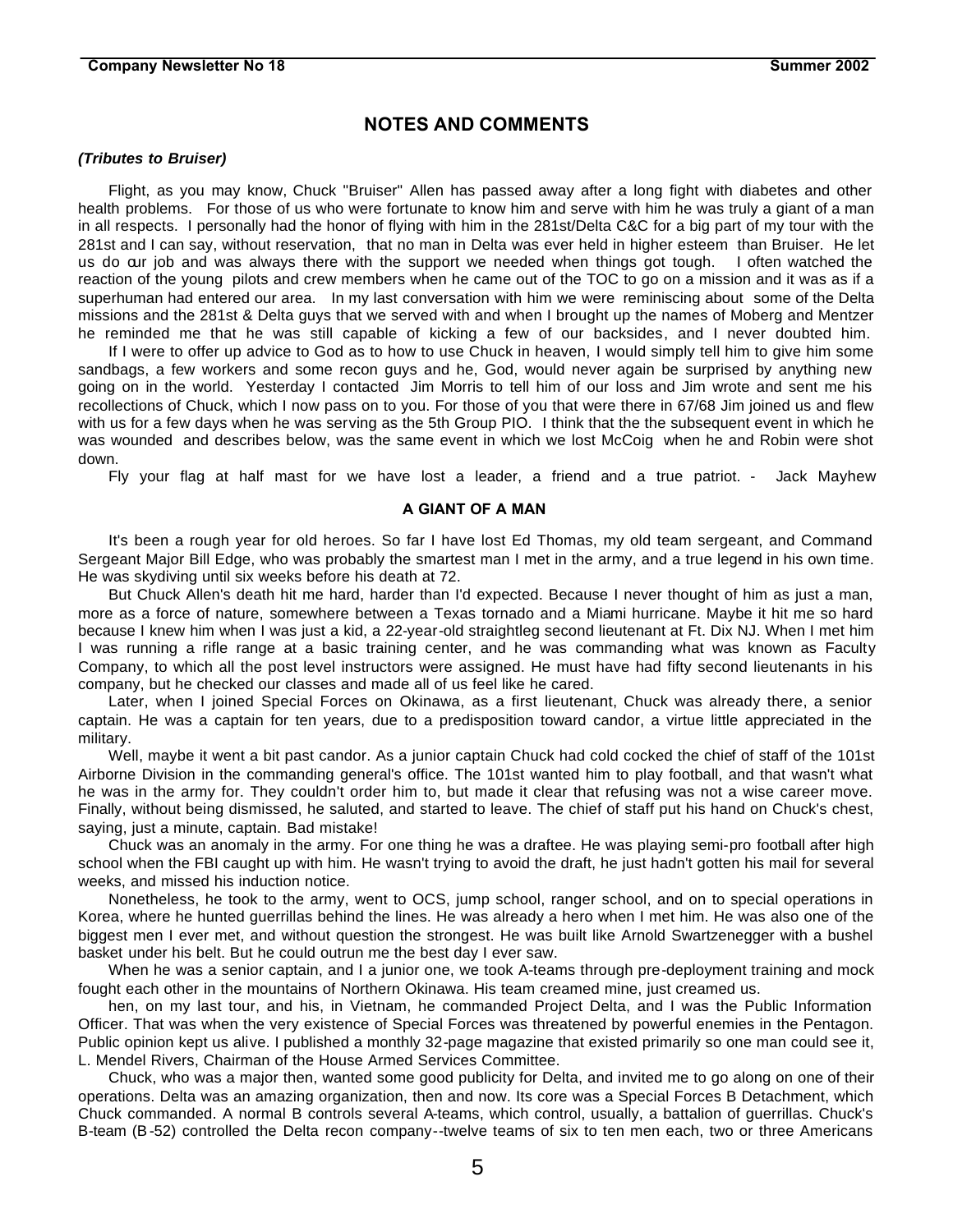and the rest Vietnamese--the South Vietnamese 91st Airborne Ranger Battalion (about 500 men), a USAF forward air control team with several OV1, single-engine observation aircraft, commanded by a Lieutenant Colonel, the 281st Assault Helicopter company, and, briefly, a Marine major general who controlled all the Marine aircraft in the most northern Corps area of South Vietnam. Delta was that important. At one time it provided 60% of the tactical intelligence for US forces in the entire Republic of Vietnam.

My most vivid memory of Chuck was flying with him, in his Command and Control ship, on a mission to lift a roadrunner team out of the jungle. The roadrunners were all-Vietnamese teams who worked in enemy uniforms and walked the trails, pretending to be North Vietnamese. His radio was connected simultaneously to the crew, the team on the ground, to his counterpart, Major Huan, to Bill Larrabee, his operations officer, and to the other choppers in the extraction team.

Chuck sat in one door with an M-60 machine gun suspended from a bungee cord in front of him. Larrabee sat in the opposite door with a similar rig. Their callsigns were written in gold script on the backs of their helmets. Chuck's was "Bruiser", a nickname given to him by General Westmoreland, and Larrabee's was Joker.The extraction was an amazing thing to watch. Three guns hips circled the team on the ground, pouring machine gun and rocket fire into the jungle, and into the NVA trying to kill the team. The first extraction ship eased down onto the jungle in the center of the gun ships orbit. Finally the extraction chopper lifted out of the hole with three troopers hanging from McGuire rigs at the end of 100-foot nylon ropes under the chopper, and the next extraction ship went in for the other three. They used the McGuire rigs when they couldn't find a landing zone big enough for a huey.

All this time Chuck was talking, directing the extraction, the 60 chattering in his hands, looking, fired by Chuck, like a child's toy.

After that I went on one patrol with a Mike Force company he'd borrowed. We hit a lot of NVA and finally got away from them by setting fire to some of their ammo caches. They got in a fire fight with their own exploding ammo, and we got the hell out of Dodge. After that excursion, Chuck asked me if I'd like to extend my tour and join Delta. I agreed, and still consider it one of the biggest compliments I've ever been paid.

Then I went on another operation with a company of the 91st. We got into a world of hurt, and I got shot in the arm, trying and failing to save the life of a guy I'd just met. We had six choppers down on and around the LZ and about thirty percent casualties. We were surrounded by at least a battalion of NVA. The next day we fought our way from that LZ to another that wasn't surrounded. Chuck had scrounged choppers from all over the Corps area to get us out.

He was at the hospital when I got there. We were pretty sure I'd lose the arm. I didn't, thanks to the great job done by Doc Taylor, Delta's chief medic. Even so, it lost a lot of motion, and strength.

That was the end of my military career. Chuck retired a few years later. He started a publication called the National Vietnam Veteran's Review. I wrote him a few pieces, and he reviewed my books.

In 1983 I shattered my pelvis on a skydive in North Carolina and spent a few weeks in the Ft. Bragg hospital. Parenthetically, Ft. Bragg probably has half the paratroopers in the world stationed there, and I was the only parachuting injury on the orthopedic ward. Everybody else was there for motorcycle injuries.

Chuck picked me up from the hospital, literally. I was having a hard time getting out of his Mark IV Continental and he reached in and snapped me out like a mama cat picking up a kitten. I am six feet two inches tall and weighed 200 pounds. He took me to his home, and the next day took me to the plane back to New York, where I lived and worked at the time.

The last time I saw Chuck was at his home in Fayetteville NC, last September, for the 50th Anniversary of Special Forces. His hair had turned silver, and he'd grown a goatee. He'd lost about a hundred pounds, maybe more. He'd had a foot amputated due to diabetes and was confined to a wheelchair. But he still had the same moral force, sardonic humor, his great love for life, and for the world of elite fighting men that we had somehow survived. I am so glad, so very glad, that I got to see him that one more time.

Usually pieces like this end saying, "We shall not see his like again". But we will and have, in Afghanistan and in Iraq. Something about the ideal of freedom makes courage and dedication a renewable resource. His body has gone to the ground, his soul has gone to heaven, but his spirit has gone back to Special Forces.

#### Airborne! Jim Morris

#### *(From Bob "MO" Moberg in Thailand, one of our 281st "legends" , some sage word of advice<sup>t</sup> )*

Flight,

I want to encourage any of you who have not done so TO GET A PSA BLOOD TEST!! That is a "Prostate Specific Antigen" blood test to determine the possible existence of Prostate Cancer? Notice I said "possible". If the test returns a reading of 1 thru 4 you are probably safe. A reading of 4 to 10 can be explained by your doctor. Anything above 10 will most probably require a BIOPSY to determine the presence of cancer. Your Doctor can explain.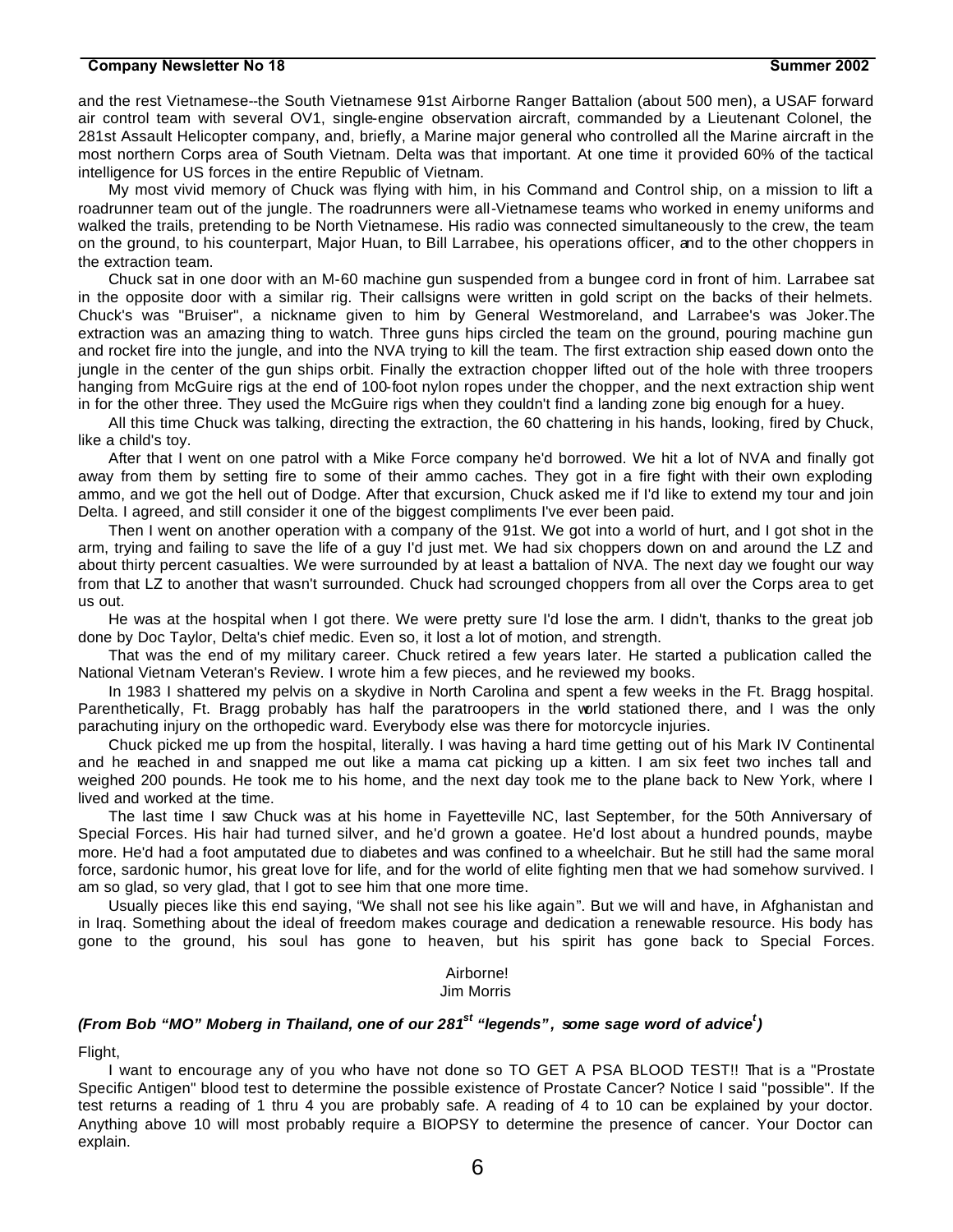I waited too long to have the PSA test performed and now I am paying. I have had 32 external radiation treatments, 98 radiation seeds shoved up my "where Bruiser and Intruder 6 promised to put a foot" if I didn't perform, and 4 female hormone shots that are increasing the size of my mammary glands and starting to make me 'squeak'!! I have been violated by fingers and machine probes covered in concertina wire more than the oldest resident of the Sportsman Bar during the entire Vietnam War!!! I always thought I was an INTRUDER, not the "INTRUDEE"!!

My golf game has gone to hell and I cannot go anywhere that doesn't have a latrine within 10 minutes!!! Thank goodness for "Carefree Panty Liners"!!

I would rather "go into the hole" in 10 Hot LZ's than to go to the toilet! My private parts constantly feel like the 'spent' barrel of a 7.62 mini-gun after an extraction under fire! All of this has been going on for 8 months. I applied to the VA under the AGENT ORANGE program two months ago and haven't heard a word.

So if you haven't had the PSA ?? GET IT! NOW! If caught early enough you won't have to go through what I am experiencing. - Mo

#### *(Here's some info for you golfers going to the reunion provided by Mike "Packer" Fellenz, Bandit #455)*

Tue, 15 Jul From: Mike Fellenz <Packermike@att.net> Subject: Golf Outing

Flight, the 281st Reunion golf outing is planned for Friday morning, Sept.12th in Houston. We will be playing Augusta Pines country club which is about 30 minutes from the hotel. Green fees will be approx. \$85.00. If you are planning on playing, please let me know asap. I need to set up the tee times and arrange transportation to and from the course. Please reply to this email or email me at packermike@att.net. - "Packer" Mike Fellenz "Bandit 455"

#### *(And here's an email from Don Budlong. This is what its all about guys!)*

#### Wed, 14 May 2003 Subject: Mini Reunion

Mike Price came down to Bike Week at Myrtle Beach this week. Today he rode up to Wilmington and we had wings and beer at Hooters. First time we've seen each other in 33 years. We went to the 281st together in 2/68 along with Jodie Joiner and became the engine shop.

After a year Mike joined one of the slick platoons, but for the life of him, he can't remember which one. Does anybody remember which platoon he flew in? You might not recognize him from the photo his wife Joyce took of the Mike and I this afternoon because he did have hair 30+ years ago. - Don Budlong, Engine Shop

#### *(This from Eileen Ware, mother of John Ware MIA/KIA. Eileen is in a nursing home in Pendelton, OR. If you'd like more info, contact Brian Paine, he's been to visit! And, SHE'LL BE AT HOUSTON! )*

From: Aileen Ware <vaware@oregontrail.net> Subject:: Memorial

A note from Aileen Ware, John,s mother. I thought everyone of you guys knew about the POW bracelets. Hundreds of people all over the world wore Johns. I answered letters to those wearing them for years, ans wered about 400 letters, telling them about John. I still have a few, will bring them to the reunion in Houston. I am looking forward to meeting you guys. From a Mother of an MIA from the 281st. - Aileen Ware

#### *(Speaking of Brian Paine, he's one of the "prime movers" in getting our Reunion organized, here's some info he'd like you to take note of)*

14Jul2003 From: "Brian W. Paine" <bpaine@hal-pc.org> Subject: Hotel rooms

The 800 number for the hotel reservations still seems to be getting things messed up. If you call that number and have ANY problems call the hotel direct at **281-875-2222** and ask for reservations. The hotel knows what is going on and will take care of you. If problems still persist, contact me and I will get it taken care of.

Remember....the cut off for our reserved rates is August 12th and they continually remind me they will stick to that date. PLEASE.... make your reservations NOW !!!!! Time is getting close. Also... you need to get your registration and money sent in so we can proceed with the name tags and reunion packets. – Thanks, Brian

#### *(Now somemore poop from out fearless leadeer)*

14Jul2003 From: "John W. Mayhew" <jmayhew@huntwood.net> Subject: 281st Web Addition

Flight, the communications committee is pleased to announce that they are developing a new addition to the web site designed to showcase the sons and daughters of Intruders that are currently serving our country in some fashion. We will also list any son or daughter that is making an outstanding contribution in another manner. If you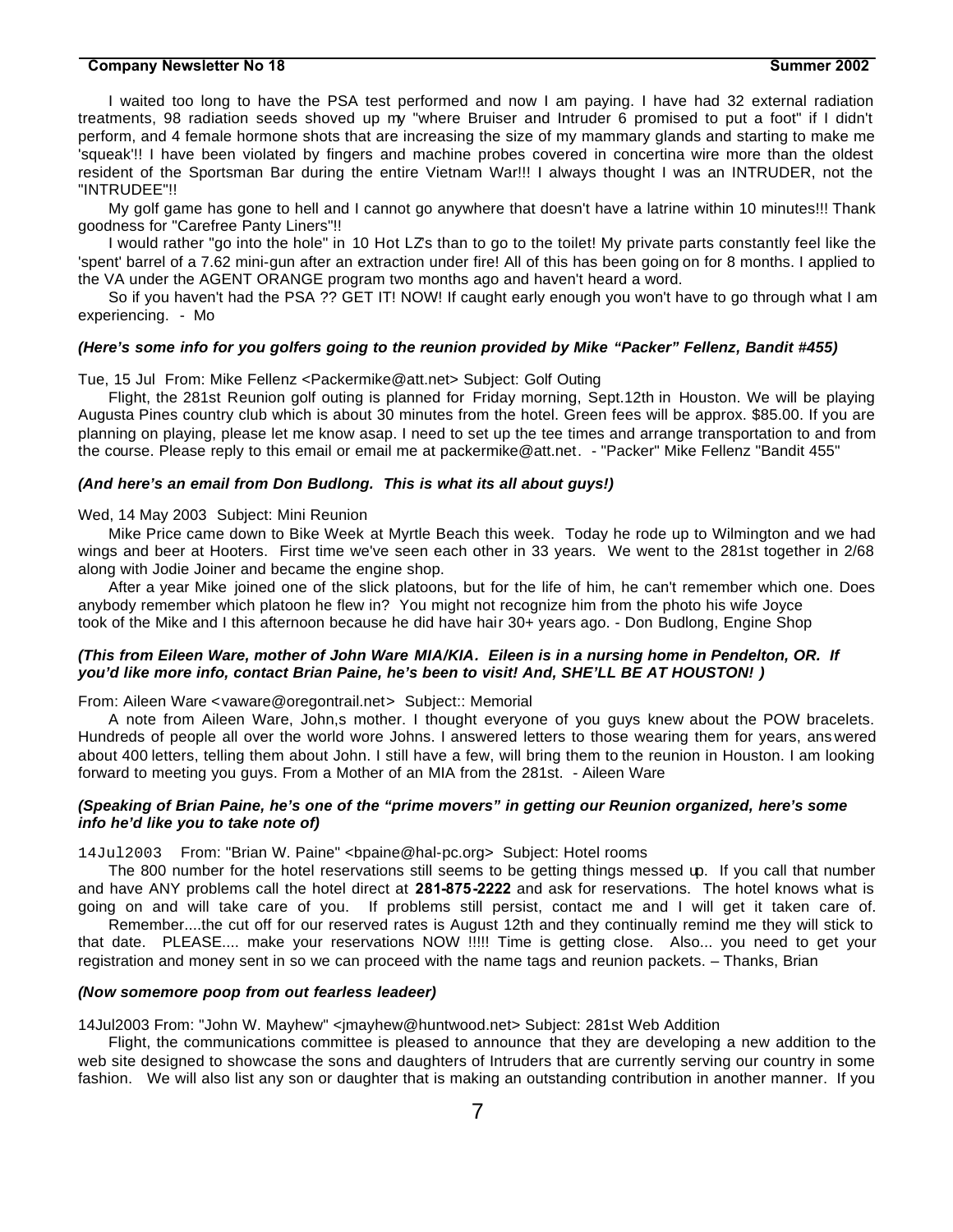have a son or daughter, or know of one, that you would like to have listed on the site please send me the details along with their pictures and we will be honored to place their picture and a short description of their accomplishment on the site. We currently have two such entries so watch for them soon. - Jack Mayhew

#### *(Heeeeeere's Brian again!)*

15Jul2003 From: "Brian W. Paine" <bpaine@hal-pc.org> Subject: Shopping

We are trying to determine the need for a bus for a shopping trip on Friday Sept 12 to Old Town Spring. The bus will hold about 35 people and will take a group to Spring, about 20 minutes from the hotel, and bring them back. If there is no one interested in this trip there is no need to spend the money for a bus. Please let me know ASAP if you are interested in going to Spring. Check out their web page: www.oldtownspringtx.com. - BP

#### **281ST AHC ASSOCIATION ANNUAL REUNION**

**Wyndham Greenspoint Hotel 12400 Greenspoint Drive Houston, Texas 77060 800-996-3426 / 281-875-2222**

# REGISTER NOW !!

#### **281ST AHC ASSOCIATION, INC. Established July 4, 1999**



#### **EXECUTIVE BOARD**

**President** Jack Mayhew **Vice President** Lynn Coleman **Secretary** Jeff Murray **Treasurer** Brian Paine **Senior Member@Large** Jack Interstein **Junior Member@Large** Gary Stagman **Immediate Past President** Bob Mitchell

#### **THE OFFICIAL WEB**

**281st AHC Assn**: http://www.281stAHC-Assn.org **Members Only Chat Net**: 281AHC\_HQ@yahoogroups.com **Informal Chat Net**: 281AHC\_CHAT@yahoogroups.com

> Newsletter Editor & Publisher…. Fred Mentzer ffmentzer@comcast.net

#### **APPOINTED OFFICERS**

**Awards** - Jack Interstein **Membership Committee Chairman** - Gary Stagman **Remembrance Committee Chairman** - Jack Mayhew **Historian** - Bob Mitchell **Internet Groups Administrator** - Brent Gourley **Website Committee Chairman** - Bob Mitchell **Legal Advisor**- Brent Gourley **Newsletter-Public Relations** - Fred Mentzer **Reunion Committee Chairman** - Lynn Coleman **Survivor Assistance Chairman** - Marshall Hawkins **Memorabilia Sales Committee Chairman** - Brian Paine **Chaplain** - Norm Kaufman

#### **Other 281st AHC Websites**

**281st AHC "Intruder"** http://www.281stahc.org **1st Platoon" Rat Pack"** http://downtown.ala.net/~bgrly/281/ratpack.htm **2nd Platoon "Bandits"** http://www.angelfire.com/tn/mitchellrw/index.html **3rd Platoon "Wolf Pack"**  http://Wolfpack36.org